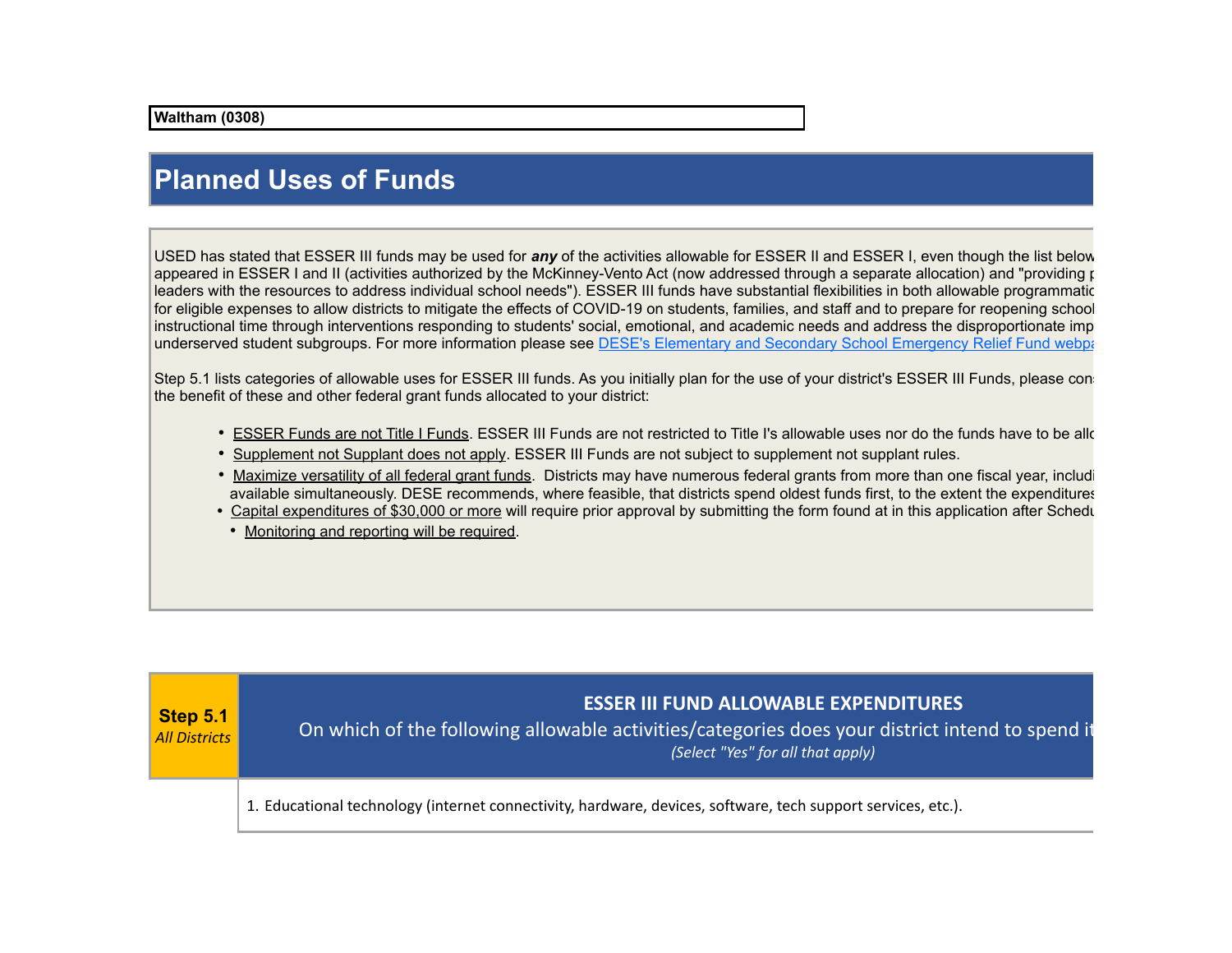2. Supplies and services that enable remote learning (printing, telephonic support, translation services, etc.).

3. Any activity authorized by:

- ESSA (including Titles I, II, III, and IV),
- IDEA,

 $\overline{a}$ 

• Carl D. Perkins Career and Technical Education Act of 2006,

- Adult Education and Family Literacy Act.
- 4. Planning for and coordinating during long-term closures, including:
	- · how to provide meals to eligible students,
	- · how to provide technology for online learning to all students,
	- · how to provide guidance for carrying out requirements under the IDEA and
	- · how to ensure other educational services can continue to be provided consistent with all Federal, State, and local requirements.
- 5. Mental health services and supports.
- 6. Activities to address the unique needs of:
	- · low-income children or students,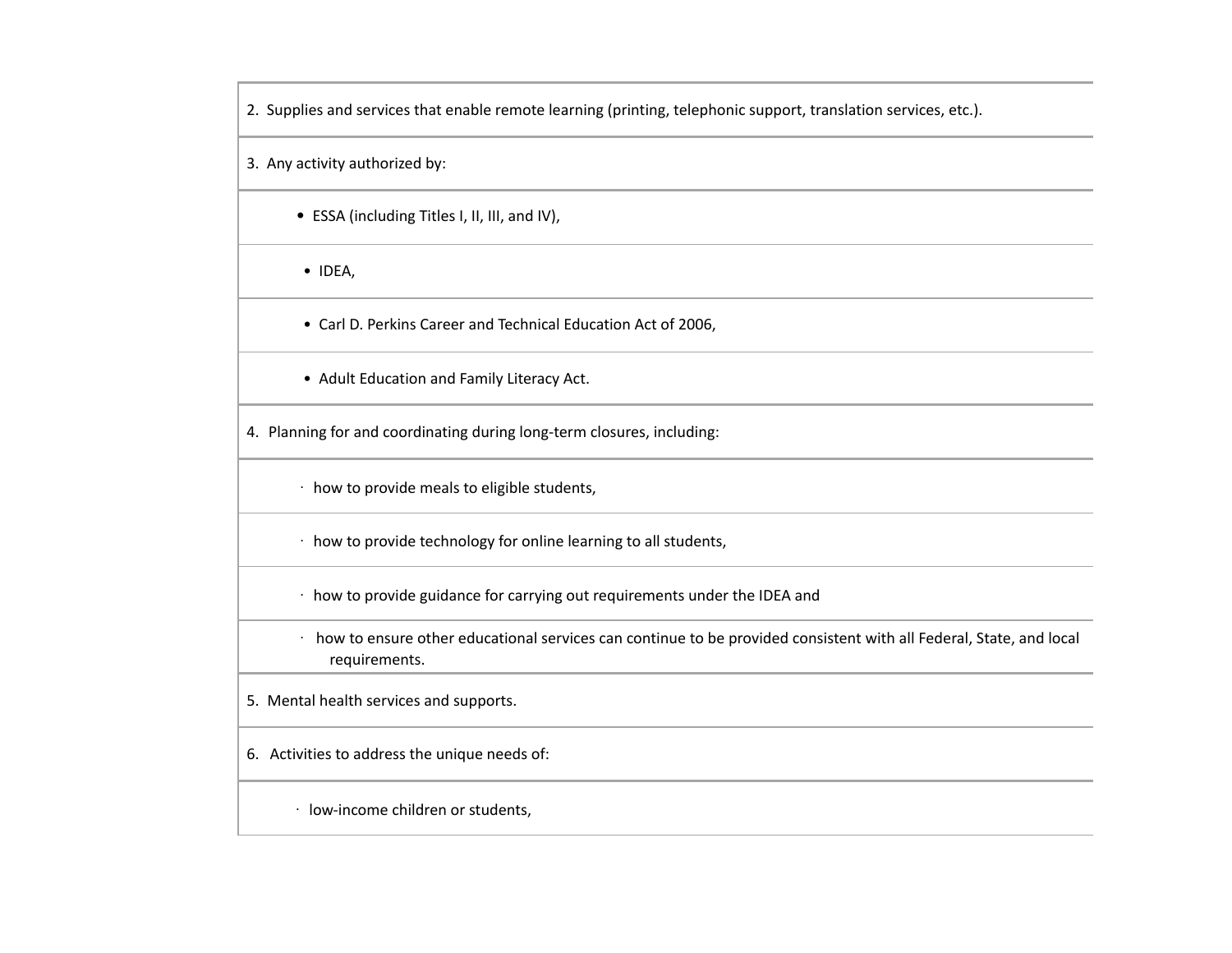$\cdot$  students with disabilities.

· English learners,

 $\cdot$  racial and ethnic minorities.

· students experiencing homelessness, and

· students in foster care.

7. Diagnostic intake assessments to gauge students' knowledge and skills (i.e. early literacy screening, etc.).

- 8. Assessing and addressing learning loss, especially those groups listed in Category 6, above *(Reminder: At least 20% of each allocation must be spent on evidence-based interventions in this category)*, including:
	- · administering and using high-quality assessments,
	- · implementing evidence-based activities to meet student needs,
	- · providing information and assistance to parents and families to support students, including in a distance learning environment,
	- · tracking attendance and improving engagement in distance learning.

9. Planning and implementing activities related to summer learning and supplemental afterschool programs

- 10. Training and professional development for district staff on any topic from effective remote learning strategies to sanitation and minimizing the spread of infectious disease when in-person school resumes.
- 11. Repairing and improving school facilities to reduce risk of virus transmission and exposure to environmental health hazard and to support student health needs.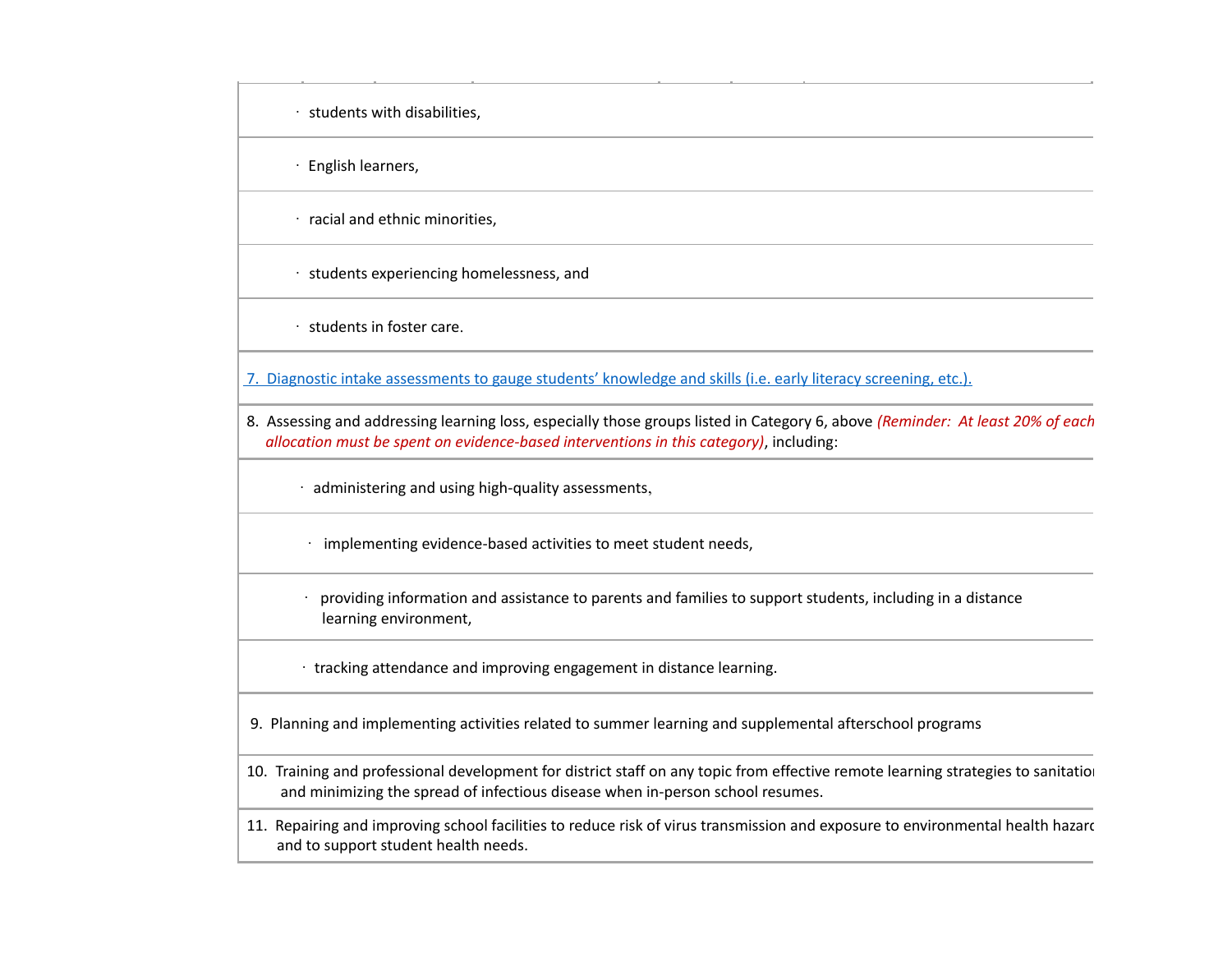12. Services and supplies to sanitize district facilities; personal protective equipment (PPE).

- 13. Inspection, testing, maintenance, repair, replacement, and upgrade projects to improve the indoor air quality in school faction.
- 14. Procedures and coordination systems to improve district preparedness, prevention, and response efforts to COVID-19, including coordination with health departments and other relevant agencies.
- 15. Other activities necessary to maintain district operations and services and to continue to employ existing district staff.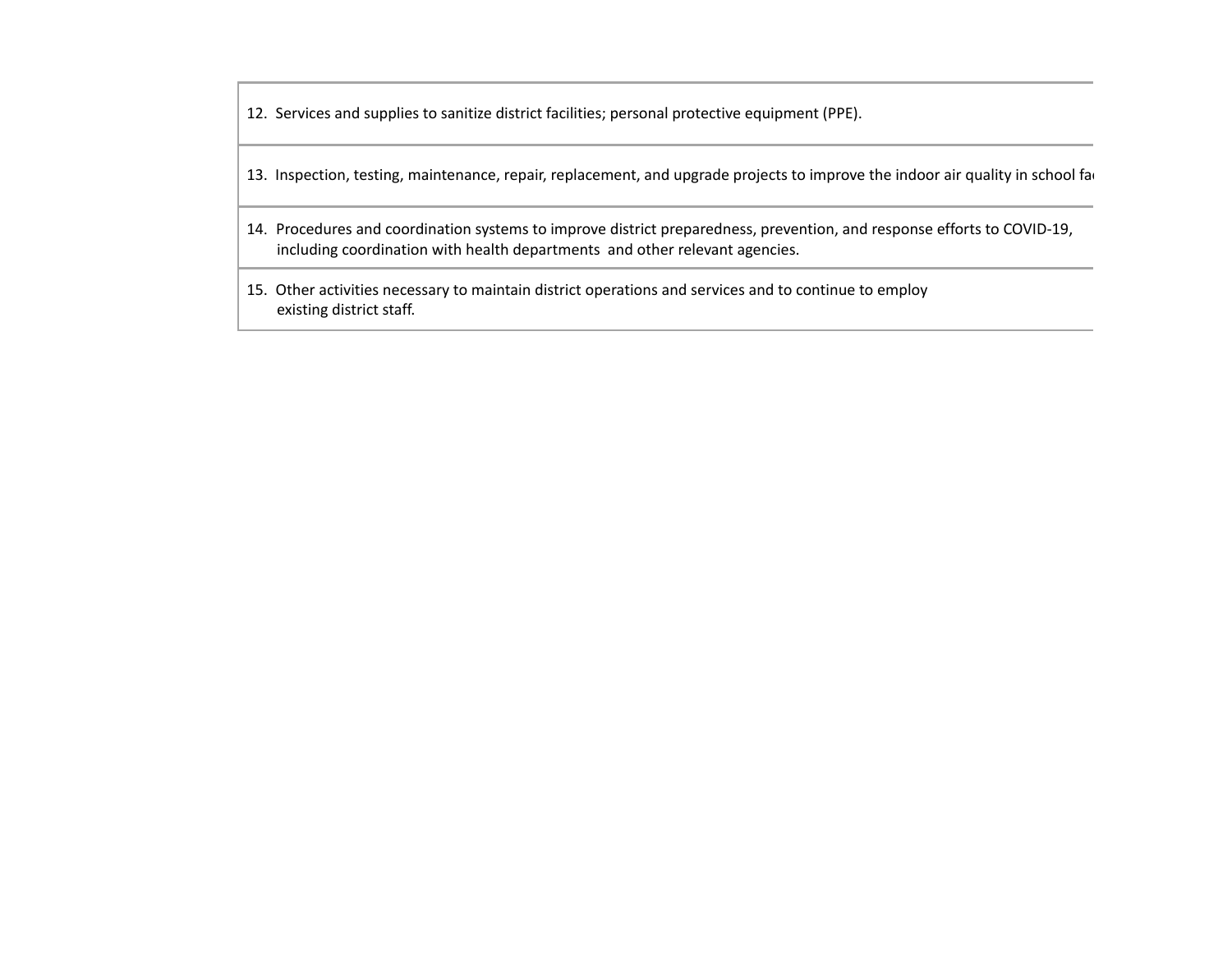*i* omits two categories that principals and others school ) uses and the period covered I systems and to address lost act of COVID-19 on underserved substrukturen subgroups. For more information please see DESE's Elementary and Secondary Relief Fu

sider the following to maximize

bcated to individual schools.

 $\frac{1}{2}$  ing ESSER I, II, and III funds, sare allowable. s are allowable.  $\mathsf{L}$  is  $\mathsf{L}$  and  $\mathsf{L}$ 

**SESSER III Funds?** 

1. Educational technology (internet connectivity, hardware, devices, software, tech support services, etc.). **Yes**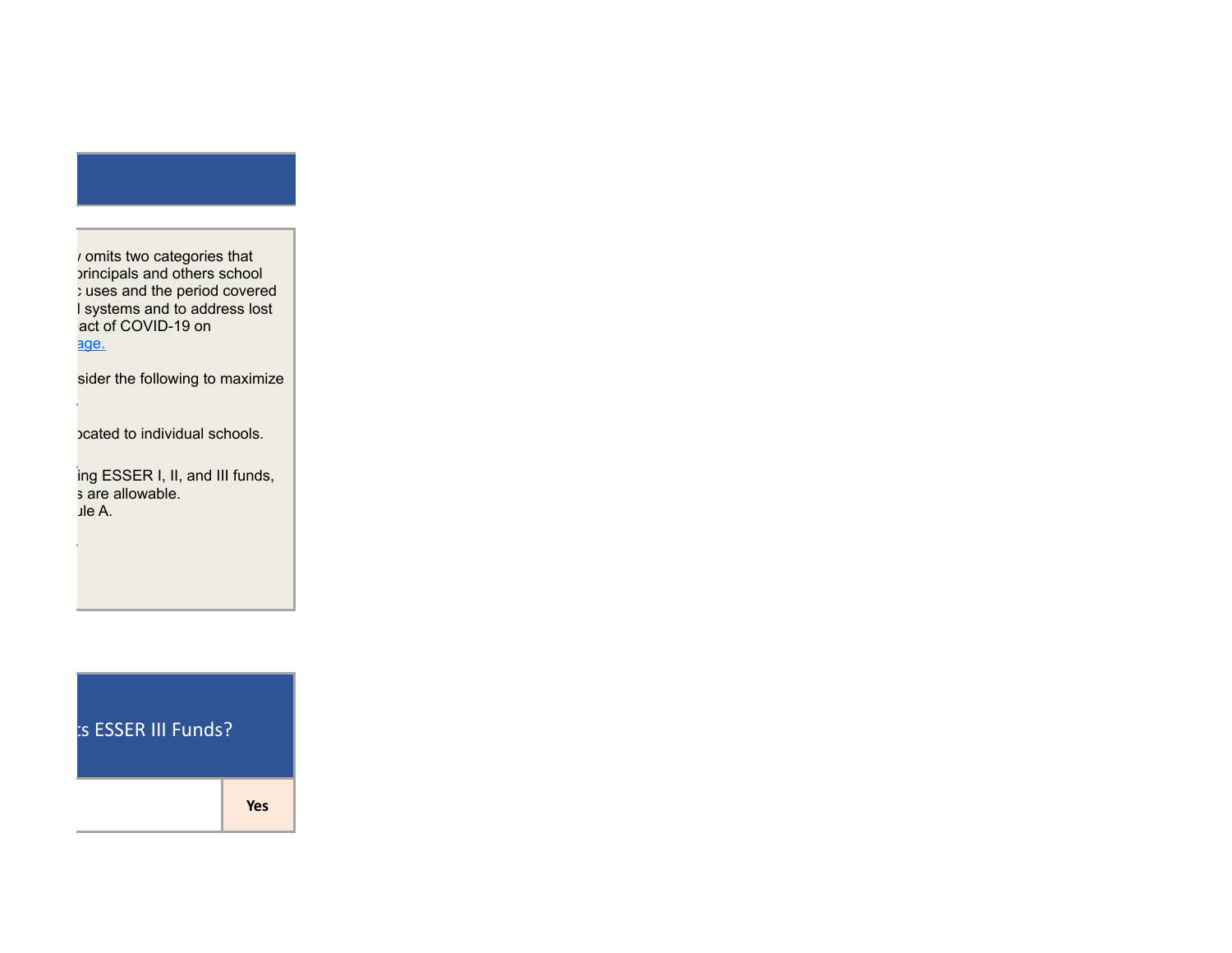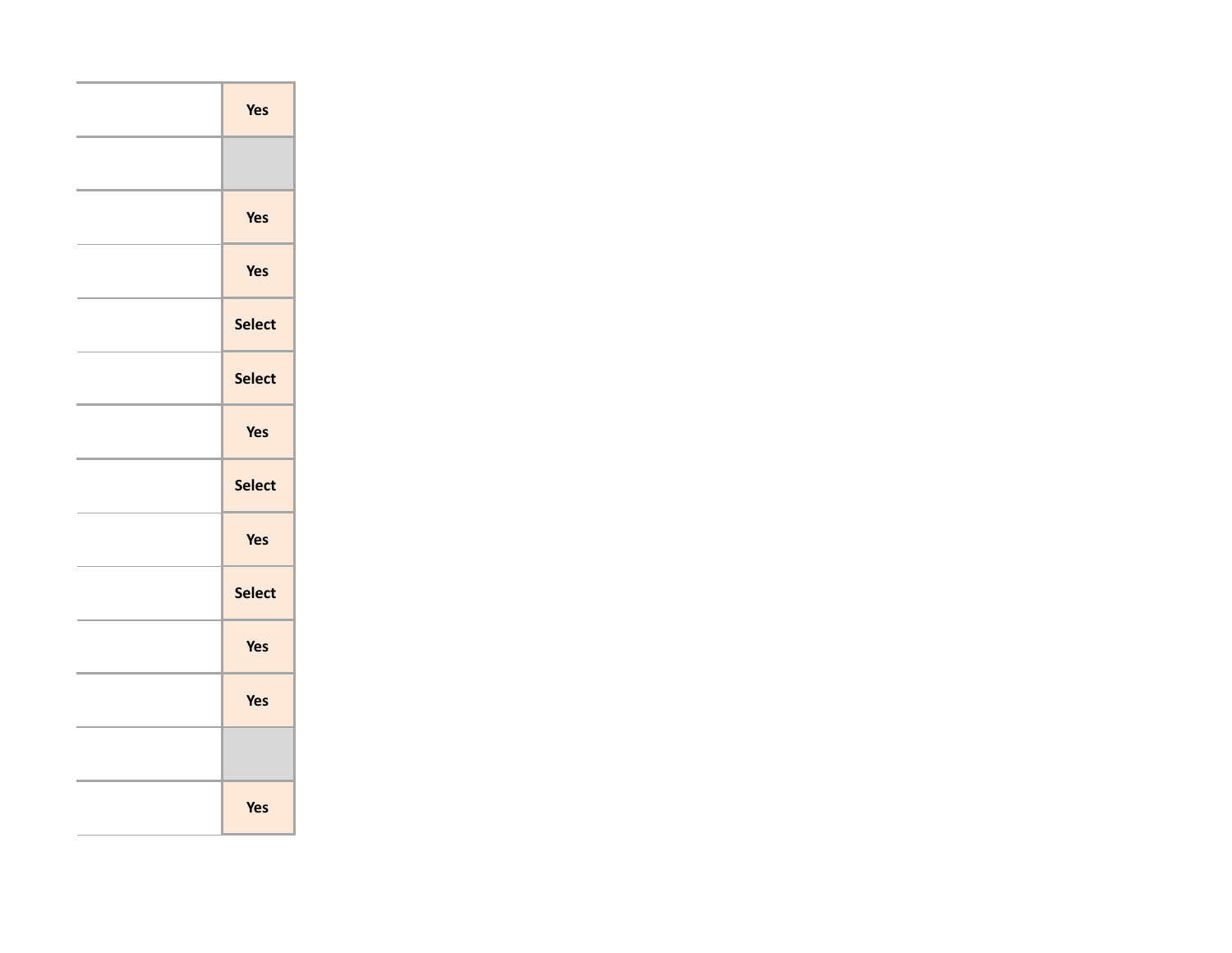|                    | Yes    |
|--------------------|--------|
|                    | Yes    |
|                    | Yes    |
|                    | Yes    |
|                    | Yes    |
|                    | Yes    |
| $\iota$ district's | Yes    |
|                    |        |
|                    | Select |
|                    | Yes    |
|                    | Yes    |
|                    | Yes    |
|                    | Yes    |
| $\sf n$            | Yes    |